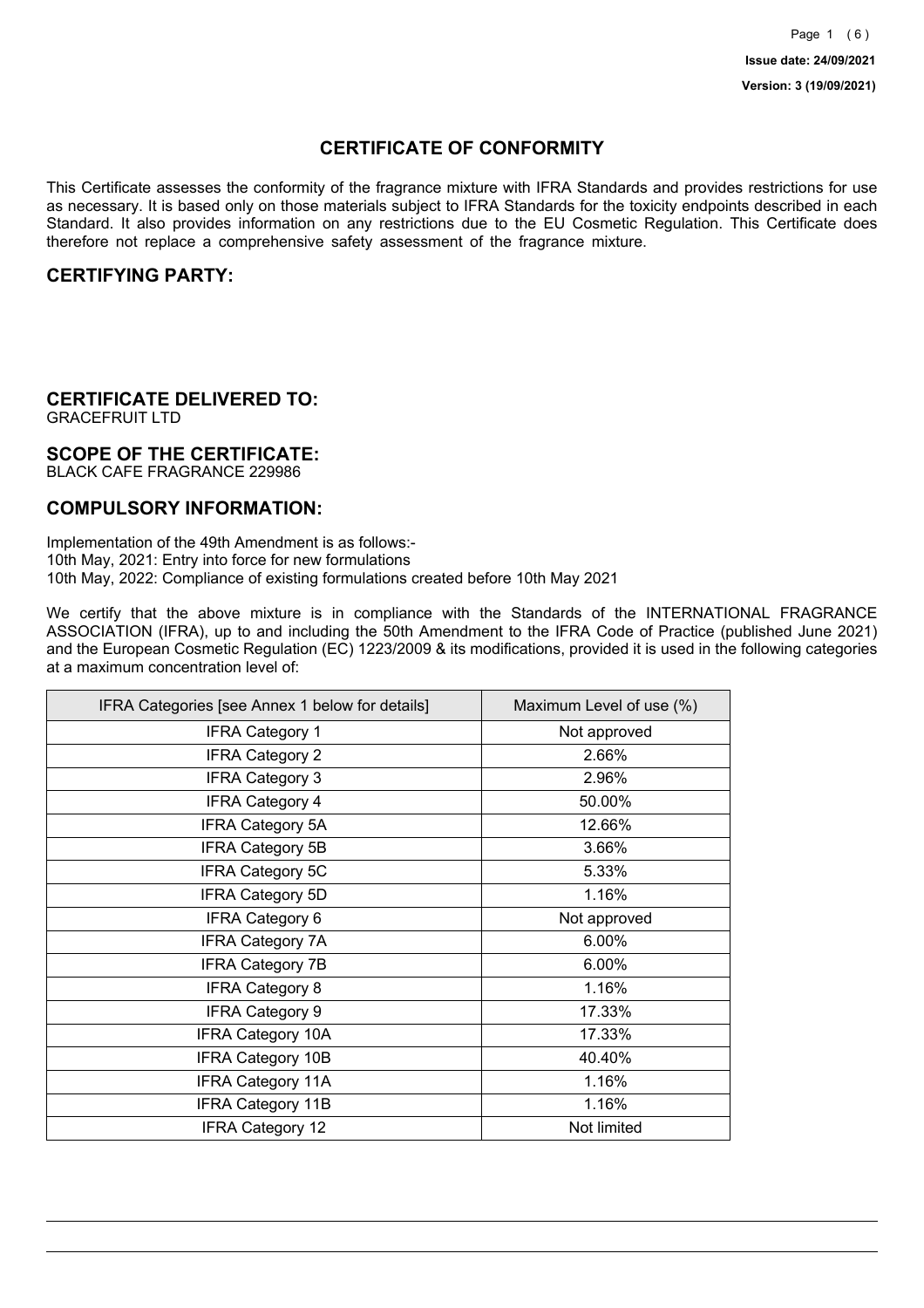## **EU COSMETIC INFORMATION:**

We certify that the above mixture is in compliance with the EU Cosmetic Regulation 1223/2009 and its amendments, provided it is used in the following applications at a maximum concentration level of:

| <b>Cosmetic Application</b>      | Maximum Level of use (%) |
|----------------------------------|--------------------------|
| Fine Fragrance                   | Not limited              |
| Eau de Toilette                  | Not limited              |
| Fragrancing cream                | Not limited              |
| Rinse off cosmetic products      | Not limited              |
| Other leave-on cosmetic products | Not limited              |
| Oral products                    | Not approved             |

Regulatory Affairs Department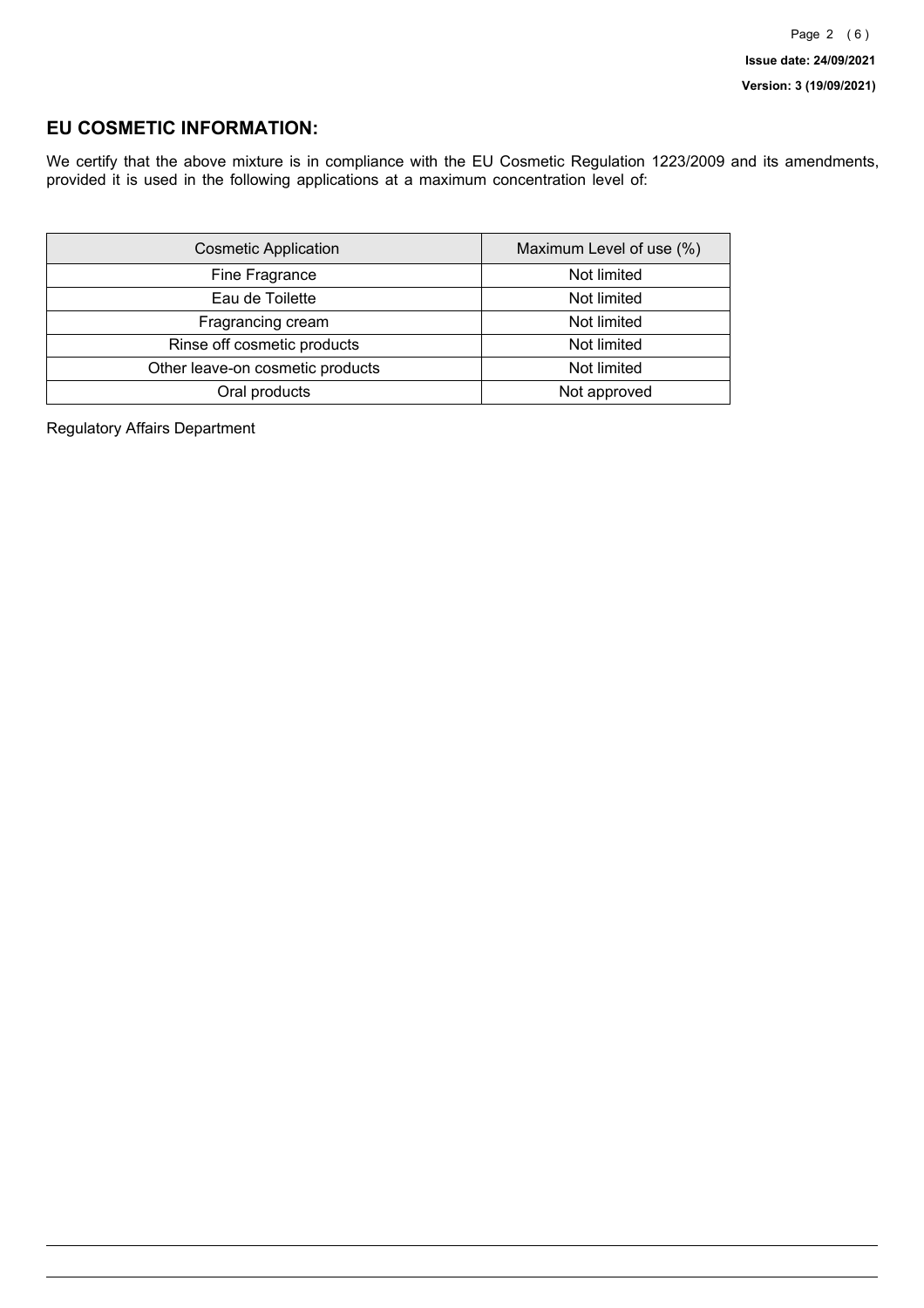### **ANNEX 1**

Below is an extract of information provided by IFRA in relation to types of application present in each IFRA Category. Additional information about IFRA Categories can be found in the Guidance to IFRA Standards, issued by IFRA.

| <b>IFRA Category</b>     | Product Type                                                                                                                                                                                                                                                                                                                                                                                                                                                                                                                                                                                                                                                                                                                                                                                                                                                                                                                                 |
|--------------------------|----------------------------------------------------------------------------------------------------------------------------------------------------------------------------------------------------------------------------------------------------------------------------------------------------------------------------------------------------------------------------------------------------------------------------------------------------------------------------------------------------------------------------------------------------------------------------------------------------------------------------------------------------------------------------------------------------------------------------------------------------------------------------------------------------------------------------------------------------------------------------------------------------------------------------------------------|
| <b>IFRA Category 1</b>   | Products applied to the lips: Lip products e.g. lipstick, lip balm; Childrens toys                                                                                                                                                                                                                                                                                                                                                                                                                                                                                                                                                                                                                                                                                                                                                                                                                                                           |
| <b>IFRA Category 2</b>   | Products applied to the axillae: Deodorant and antiperspirant products of all types; Body sprays/mists                                                                                                                                                                                                                                                                                                                                                                                                                                                                                                                                                                                                                                                                                                                                                                                                                                       |
| <b>IFRA Category 3</b>   | Products applied to the face/body using fingertips: Eye products e.g. eye make-up, eye moisturizer; Facial<br>make-up; Make-up remover; Nose pore strips; Wipes for face, neck, hands, body; Facial masks; Body<br>and face paint                                                                                                                                                                                                                                                                                                                                                                                                                                                                                                                                                                                                                                                                                                            |
| <b>IFRA Category 4</b>   | Products related to fine fragrance: Hydroalcoholic and non-hydroalcoholic fine fragrance of all types e.g.<br>Eau de Toilette, Parfum, Cologne, solid perfume, fragrancing cream, aftershaves of all types; Ingredients<br>of perfume and fragrance mixtures for cosmetic kits; Scent pads; Scent strips                                                                                                                                                                                                                                                                                                                                                                                                                                                                                                                                                                                                                                     |
| <b>IFRA Category 5A</b>  | Body lotion products applied to the body using the hands (palms), primarily leave on: Foot care products<br>e.g. creams, powders; Insect repellent for application to the skin; All powders and talc (excluding baby<br>powders and talc)                                                                                                                                                                                                                                                                                                                                                                                                                                                                                                                                                                                                                                                                                                    |
| <b>IFRA Category 5B</b>  | Face moisturizer products applied to the face using the hands (palms), primarily leave on: Facial toner;<br>Facial moisturizers and creams                                                                                                                                                                                                                                                                                                                                                                                                                                                                                                                                                                                                                                                                                                                                                                                                   |
| <b>IFRA Category 5C</b>  | Hand cream products applied to the hands using the hands (palms), primarily leave on: Hand cream; Nail<br>care products including cuticle creams; Hand sanitizers                                                                                                                                                                                                                                                                                                                                                                                                                                                                                                                                                                                                                                                                                                                                                                            |
| <b>IFRA Category 5D</b>  | Baby creams, baby oils and baby talc: Baby cream/lotion, baby oil, baby powders and talc                                                                                                                                                                                                                                                                                                                                                                                                                                                                                                                                                                                                                                                                                                                                                                                                                                                     |
| IFRA Category 6          | Products with oral and lip exposure: Toothpaste; Mouthwash, including breath sprays; Toothpowder,<br>strips, mouthwash tablets                                                                                                                                                                                                                                                                                                                                                                                                                                                                                                                                                                                                                                                                                                                                                                                                               |
| <b>IFRA Category 7A</b>  | Rinse-off products applied to the hair with some hand contact: Hair permanent or other hair chemical<br>treatments (rinse-off) e.g. relaxers, including rinse-off hair dyes                                                                                                                                                                                                                                                                                                                                                                                                                                                                                                                                                                                                                                                                                                                                                                  |
| <b>IFRA Category 7B</b>  | Leave-on products applied to the hair with some hand contact: Hair sprays of all types e.g. pumps,<br>aerosol sprays; Hair styling aids non sprays e.g. mousse, leave- on conditioners; Hair permanent or other<br>hair chemical treatments (leave-on) e.g. relaxers, including leave-on hair dyes; Shampoo - Dry (waterless<br>shampoo); Hair deodorizer                                                                                                                                                                                                                                                                                                                                                                                                                                                                                                                                                                                    |
| <b>IFRA Category 8</b>   | Products with significant anogenital exposure: Intimate wipes; Tampons; Baby wipes; Toilet paper (wet)                                                                                                                                                                                                                                                                                                                                                                                                                                                                                                                                                                                                                                                                                                                                                                                                                                       |
| <b>IFRA Category 9</b>   | Products with body and hand exposure, primarily rinse off: Bar soap; Liquid soap; Shampoo of all type;<br>Conditioner (rinse-off); Body washes and shower gels of all types; Baby wash, bath, shampoo; Bath gels,<br>foams, mousses, salts, oils and other products added to bathwater; Cleanser for face (rinse-off); Shaving<br>creams of all types e.g. stick, gels, foams; All depilatories (including facial) and waxes for mechanical hair<br>removal; Foot care products (feet are placed in a bath for soaking); Shampoos for pets                                                                                                                                                                                                                                                                                                                                                                                                   |
| <b>IFRA Category 10A</b> | Household care excluding aerosol / spray products: Hand wash laundry detergent; Laundry pre-treatment<br>of all types e.g. paste, sprays, sticks; Machine laundry detergents with skin contact e.g. liquids, powders;<br>Fabric softeners of all types including fabric softener sheets; Ironing water; Hand dishwashing detergent;<br>Hard surface cleaners of all types e.g. bathroom, kitchen cleansers, furniture polish; Toilet seat wipes;<br>Household cleaning products, other types including fabric cleaners, carpet cleaners, furniture polishes<br>sprays and wipes, stain removers, treatment products for textiles e.g. starch sprays; Floor wax; Dry<br>cleaning kits; Fragranced oil for lamp ring, reed diffusers, pot-pourri, liquid refills for air fresheners (non-<br>cartridge systems), etc.                                                                                                                          |
| <b>IFRA Category 10B</b> | Household aerosol/spray products: Animal sprays applied to animals; Air freshener sprays, manual,<br>including aerosol and pump; Aerosol/spray insecticides                                                                                                                                                                                                                                                                                                                                                                                                                                                                                                                                                                                                                                                                                                                                                                                  |
| <b>IFRA Category 11A</b> | Products with intended skin contact but minimal transfer of fragrance to skin from inert substrate without<br>UV exposure: Feminine hygiene conventional pads, liners, interlabial pads; Diapers (baby and adult);<br>Adult incontinence pant, pad; Toilet paper (dry)                                                                                                                                                                                                                                                                                                                                                                                                                                                                                                                                                                                                                                                                       |
| <b>IFRA Category 11B</b> | Products with intended skin contact but minimal transfer of fragrance to skin from inert substrate with<br>potential UV exposure: Tights with moisturizers; Scented socks, gloves; Facial tissues (dry tissues);<br>Napkins: Paper towels: Wheat bags: Facial masks (paper/protective) e.g. surgical masks not used as<br>medical device; Fertilizers, solid (pellet or powder)                                                                                                                                                                                                                                                                                                                                                                                                                                                                                                                                                              |
| <b>IFRA Category 12</b>  | Products not intended for direct skin contact, minimal or insignificant transfer to skin: Candles of all types;<br>Laundry detergents for machine wash with minimal skin contact (e.g. Liguid tabs, pods); Automated air<br>fresheners and fragrancing of all types e.g. concentrated aerosol with metered doses, plug-ins, electrical,<br>incense, liquid refills (cartridge); Air delivery systems; Cat litter; Cell phone cases; Deodorizers/maskers<br>not intended for skin contact e.g. fabric drying machine deodorizers, carpet powders; Fuels; Insecticides<br>e.g. mosquito coil, paper, electrical, for clothing, excluding aerosols/sprays; Joss sticks or incense sticks;<br>Dishwash detergent and deodorizers - for machine wash; Olfactive board games; Paints; Plastic articles<br>(excluding toys); Scratch and sniff; Scent pack; Scent delivery system (using dry air technology); Shoe<br>polishes; Rim blocks (Toilet) |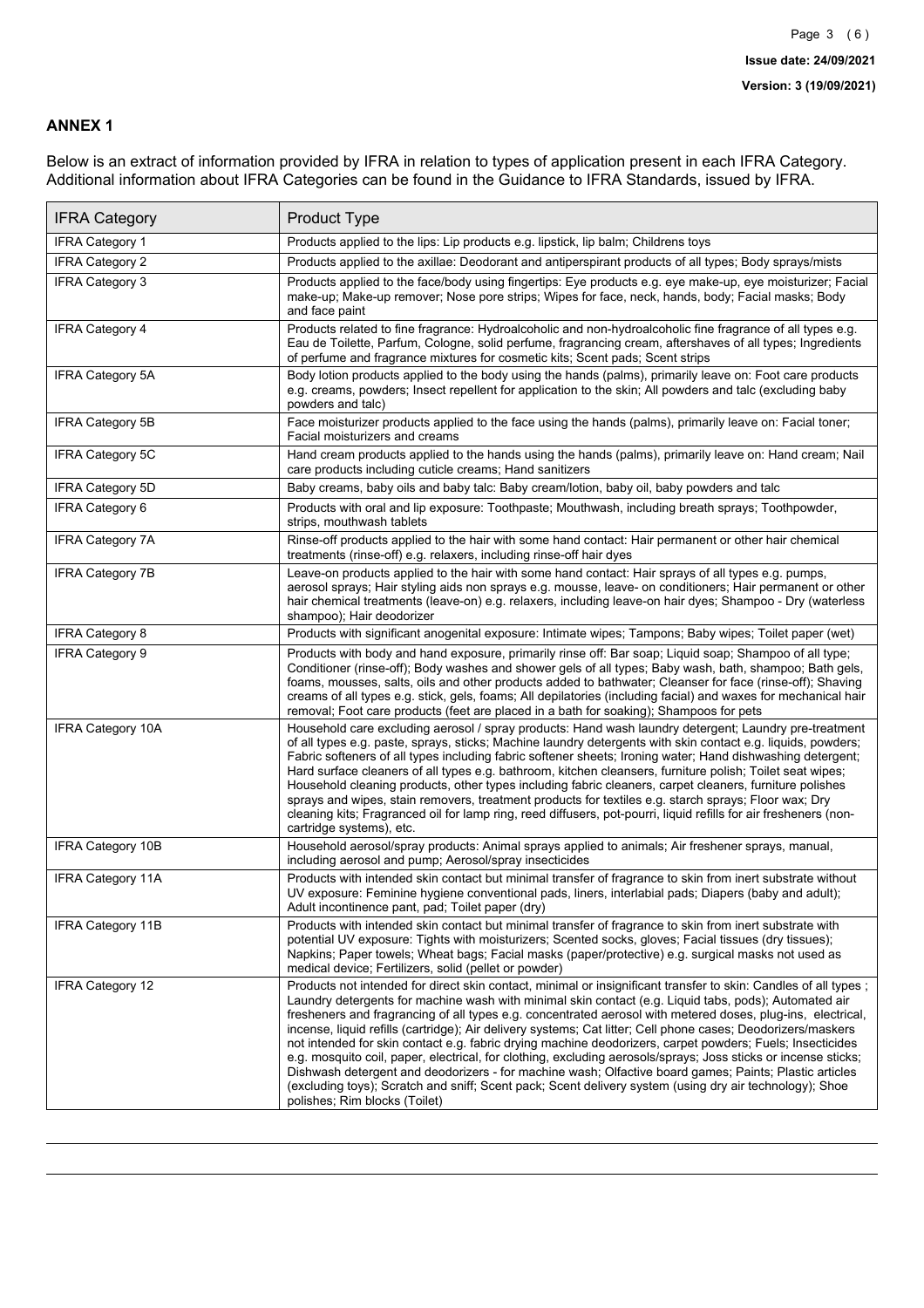## **IFRA CONFORMITY CERTIFICATE**

#### **Customer: GRACEFRUIT LTD**

#### **Product: BLACK CAFE FRAGRANCE 229986**

We certify that the above item is in compliance with the Standards of the INTERNATIONAL FRAGRANCE ASSOCIATION (IFRA - 48th Amendment / published June 2015), provided it is used in the following classes at a maximum concentration level of:

| IFRA classes [see annex for detail] | Maximum level of use (%) |
|-------------------------------------|--------------------------|
| <b>IFRA Class 1 Limit</b>           | Not approved             |
| <b>IFRA Class 2 Limit</b>           | 4.33%                    |
| <b>IFRA Class 3.A Limit</b>         | 16.66%                   |
| IFRA Class 3.B Limit                | 16.66%                   |
| IFRA Class 3.C Limit                | 16.66%                   |
| IFRA Class 3.D Limit                | 16.66%                   |
| <b>IFRA Class 4.A Limit</b>         | 21.72%                   |
| <b>IFRA Class 4.B Limit</b>         | 21.72%                   |
| IFRA Class 4.C Limit                | 21.72%                   |
| <b>IFRA Class 4.D Limit</b>         | 21.72%                   |
| <b>IFRA Class 5 Limit</b>           | 21.72%                   |
| <b>IFRA Class 6 Limit</b>           | Not approved             |
| <b>IFRA Class 7.A Limit</b>         | 10%                      |
| IFRA Class 7.B Limit                | 10%                      |
| IFRA Class 8.A Limit                | 21.72%                   |
| IFRA Class 8.B Limit                | 21.72%                   |
| <b>IFRA Class 9.A Limit</b>         | 21.72%                   |
| <b>IFRA Class 9.B Limit</b>         | 21.72%                   |
| IFRA Class 9.C Limit                | 21.72%                   |
| IFRA Class 10.A Limit               | 21.72%                   |
| IFRA Class 10.B Limit               | 21.72%                   |
| <b>IFRA Class 11 Limit</b>          | 100%                     |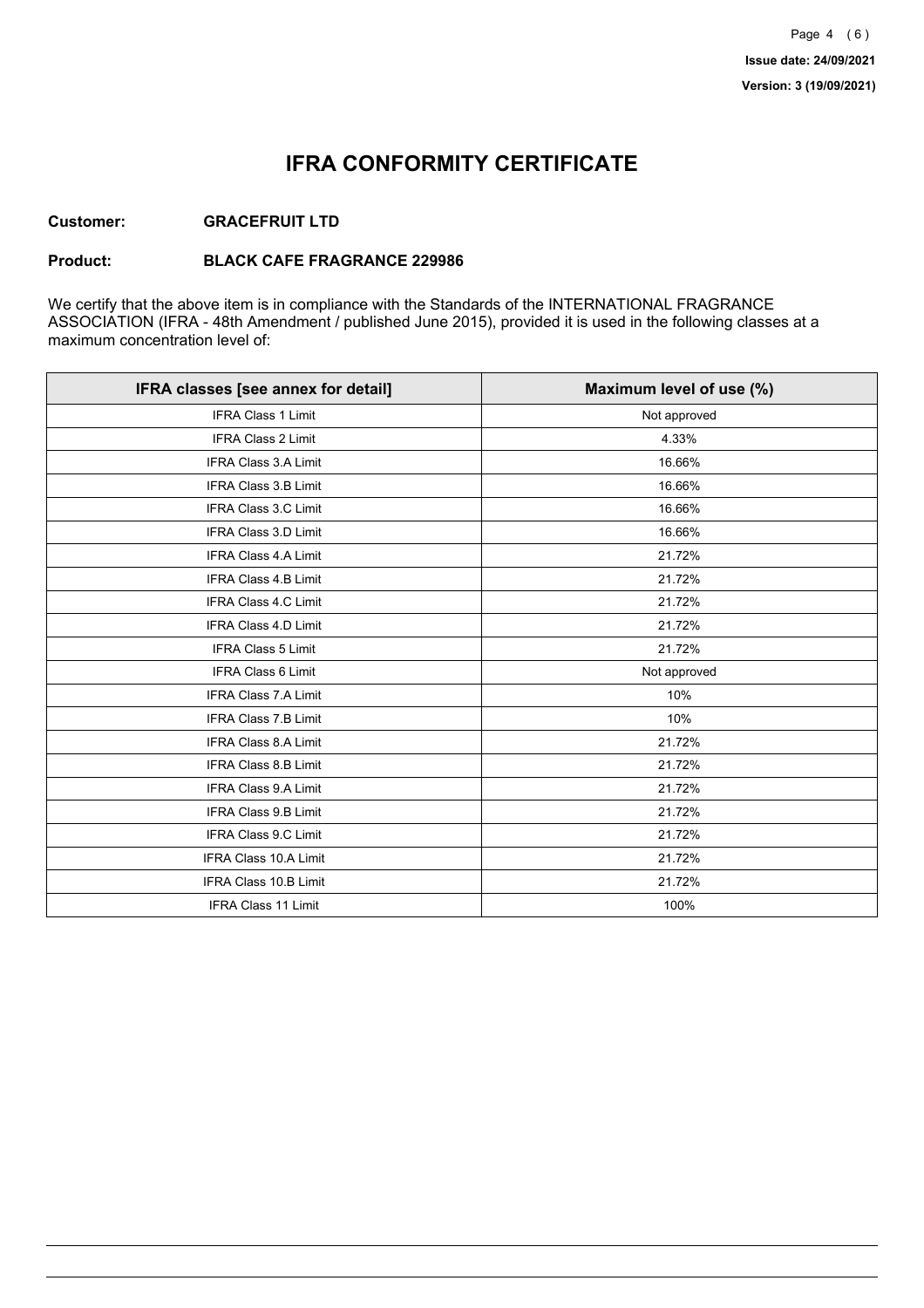# **IFRA CONFORMITY CERTIFICATE**

For other kinds of application or use at higher concentration levels, a new evaluation may be needed; please contact Gracefruit.

The IFRA Standards regarding use restrictions are based on safety assessments by the Panel of Experts of the RESEARCH INSTITUTE FOR FRAGRANCE MATERIALS (RIFM) and are enforced by the IFRA Scientific Committee.

Evaluation of individual Fragrance ingredients is made according to the safety standards contained in the relevant section of the IFRA Code of Practice.

It is the ultimate responsibility of our customer to ensure the safety of the final product (containing this fragrance) by further testing if need be.

**Regulatory Affairs Department**